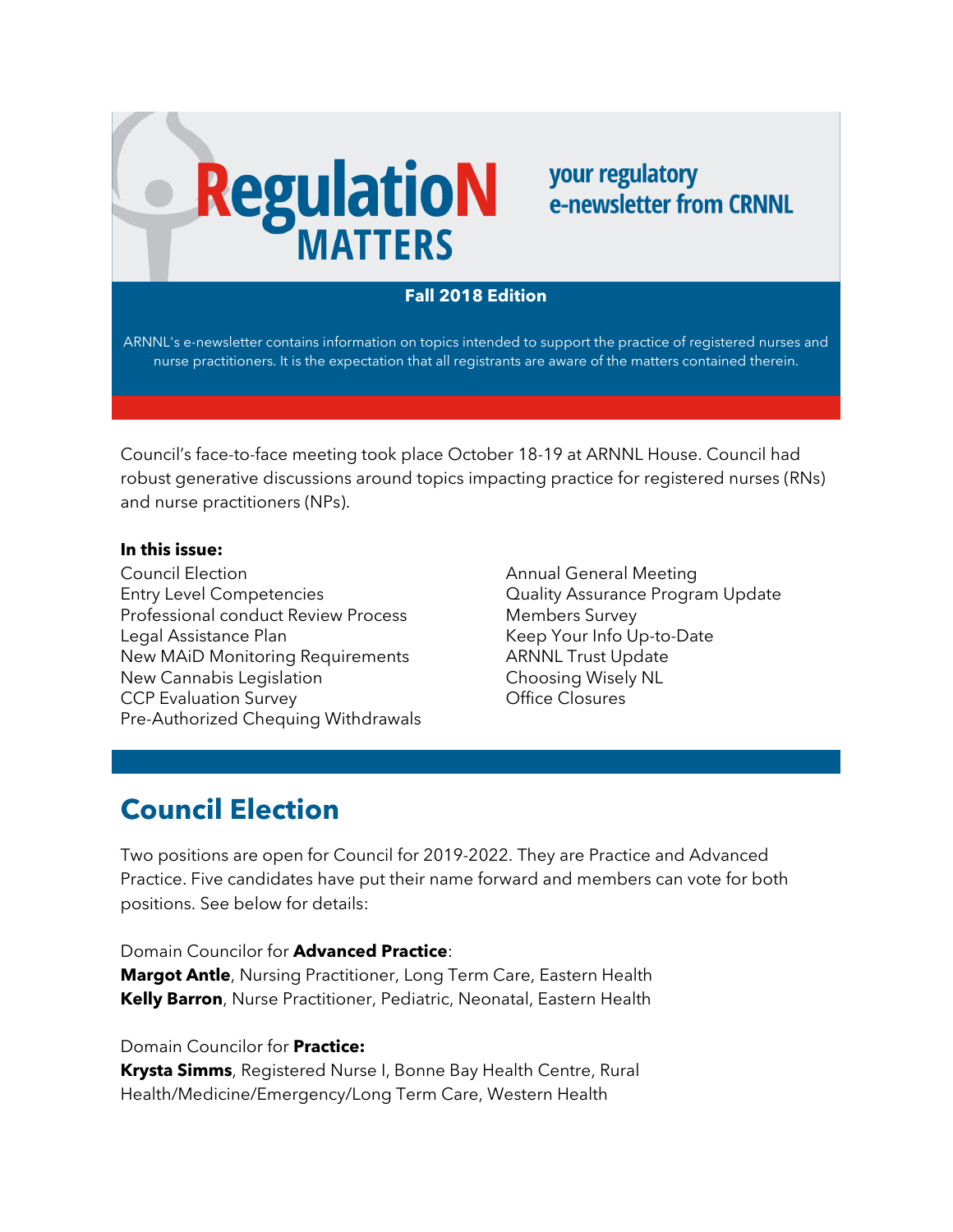**Tamara Taylor**, Regional Home Support Program Coordinator, Community Supports Program, Eastern Health

**Mark Tipple**, Mental Health Crisis Intervener, Mental Health and Addictions, Eastern Health

Don't forget to cast your vote in January during licensure/membership renewal!

## **Entry Level Competencies**

A survey was distributed in September for feedback on the proposed E*ntry - Level Competencies for the Practice of Registered Nurses in Canada*. We had an excellent response. Thank you for your contribution! It is anticipated the revised Entry - Level Competencies will be presented to Council in early 2019.

# **Professional Conduct Review (PCR) Process**

At its October meeting, Council looked at enhancing transparency related to ARNNL's PCR process. Further policy development is required, and details will be shared as this evolves.

# **Legal Assistance Plan (LAP)**

On Council's direction, the LAP will be concluded as of March 31, 2020 due to the lack of financial sustainability. This fund was established to provide some financial assistance to members who had an allegation filed against them and had legal representation. The conclusion of this plan places an importance on considering the optional CNPS Supplementary Protection. Please note, the regular CNPS Liability Protection required for licensure by all members does not include coverage surrounding an allegation. For more information about additional coverage associated with an allegation, please visit [www.cnps.ca](http://www.cnps.ca/)

#### **New MAiD Monitoring Requirements**

On November 1st, 2018 the Federal Government enacted new legislation called *The Regulations for the Monitoring of Medical Assistance in Dying* that requires physicians, nurse practitioners and pharmacists to provide information related to requests for, and the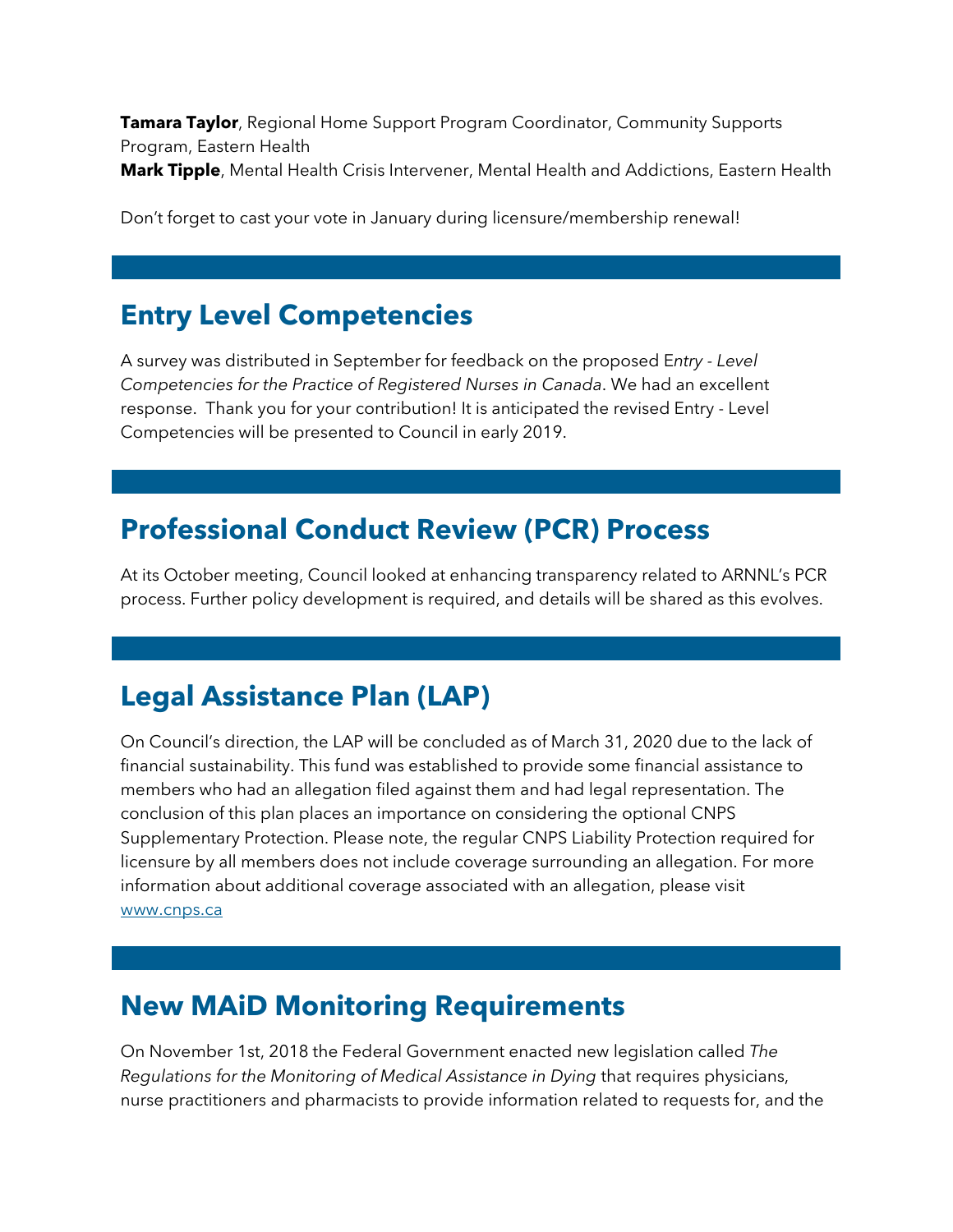provision of, MAID, through the Canadian Data Collection Portal. Additional resources are available on our [Advanced Practice Resources](https://crnnl.ca/advanced-practice-resources) webpage.

#### **New Cannabis Legislation**

In Canada prior to October 17, 2018, the use of medical cannabis was regulated through the *Access to Cannabis for Medical Purposes Regulations* (ACMPR) (2016), the *Narcotic Control Regulations*, the *Controlled Drugs and Substances Act* (CDSA), and the *Food and Drugs Act*.

On June 21, 2018 the Act respecting cannabis and to amend the *Controlled Drugs and Substance Act*, the *Criminal Code* and other Acts (Bill C-45) and *Bill C-46* received Royal Assent and came into force on October 17, 2018. *The Cannabis Act* and the *Cannabis Regulations* (released July 11, 2018) are now the primary federal laws governing cannabis in Canada. In addition, as of October 17, 2018, the *ACMPR* was repealed and the use of cannabis for recreational purposes was legalized and legislative requirements for the use of medical cannabis were modified.

Members should be knowable of applicable federal (e.g., *Cannabis Act* and *Cannabis Regulations*) and provincial (e.g., *Cannabis Control Act*) legislation.

Registered nurses and nurse practitioners should also review their employer policies to determine if they are authorized to engage in activities related to medical cannabis.

If members require further information or have questions, they can connect with an ARNNL [Nursing Consultant -](https://crnnl.ca/connect-practice-consultant) Policy & Practice.

### **CCP Evaluation Survey**

ARNNL invites members to participate in a survey to inform future changes to the CCP. The survey was distributed to practicing members last week. Please take the time to participate as CCP is an important regulatory program.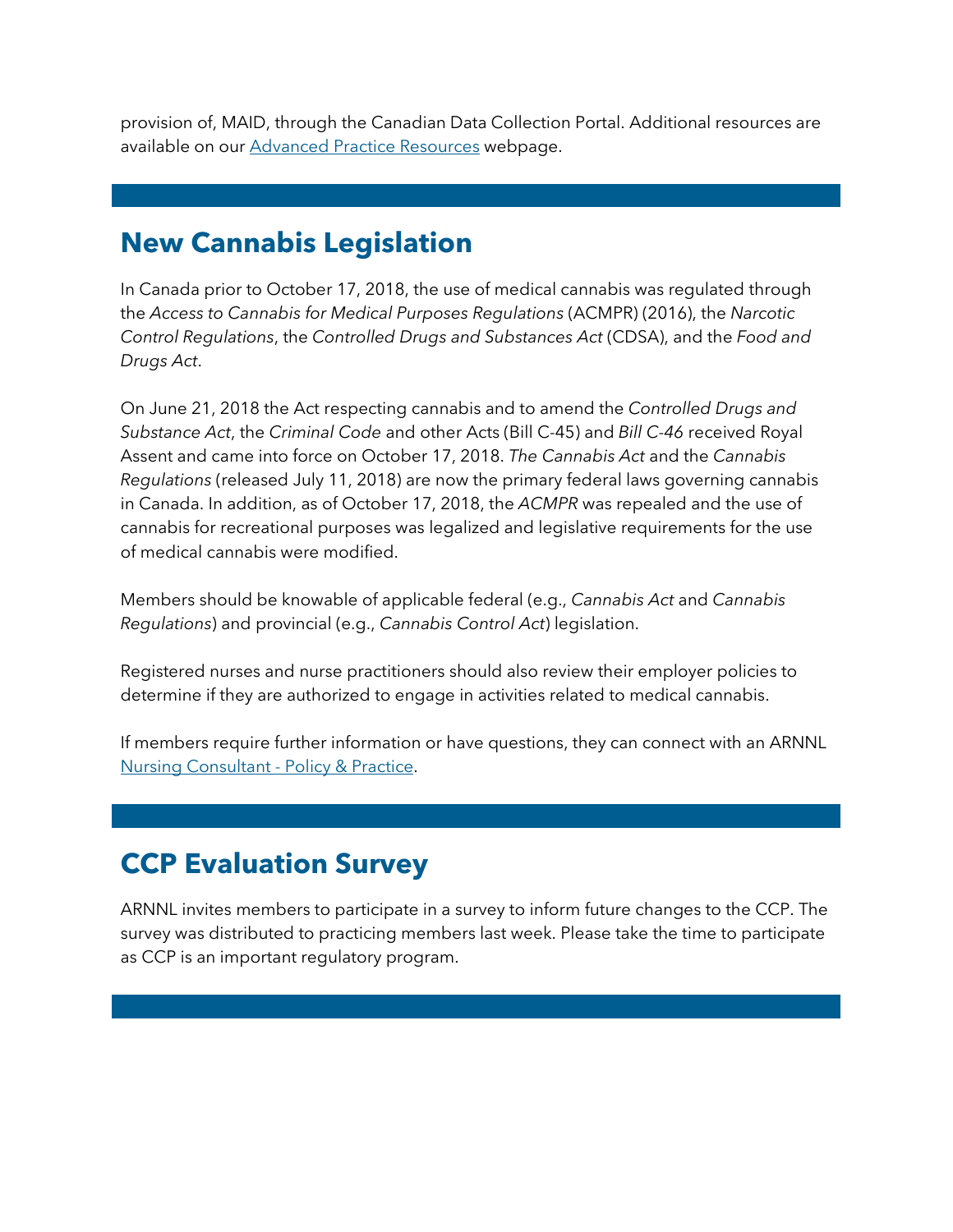# **Pre-Authorized Chequing (PAC) Withdrawals for Renewal Fees**

Reminder that members are able to pay their renewal fees with automatic pre-authorized withdrawals from their chequing accounts. As ARNNL does not keep your confidential banking information on file, the PAC application is **REQUIRED** every year for those who wish to participate. You may sign up for this service by completing the Pre-Authorized Debit form at [http://www.crnnl.ca/pre-authorized-payment.](http://www.crnnl.ca/pre-authorized-payment) The deadline to sign up for the PAC payment option for 2020-21 fees is **June 30, 2019**.

#### **Annual General Meeting**

NEW! We are taking a fresh approach in our AGM planning this year: a province-wide webcast! Our event will still take place in June, however, you do not have to come inperson to attend.

At this point in the planning we want to hear from you. There are two time slots that are being considered, please let us know the time that you would be able to attend.

Monday, June 10, from 7-9pm; or Tuesday, June 11, from 12-2pm.

Let us know your preference by connecting with us at [info@arnnl.ca.](mailto:info@arnnl.ca)

# **Quality Assurance Program Update**

The Quality Assurance ("QA") provisions added to the Registered Nurses Act in 2014 have not yet been enacted by the Government of Newfoundland and Labrador. ARNNL will provide an update when we know more. Information on what we are considering for the [Quality Assurance Program](https://www.crnnl.ca/quality-assurance-program) is available on the website.

#### **Member Survey**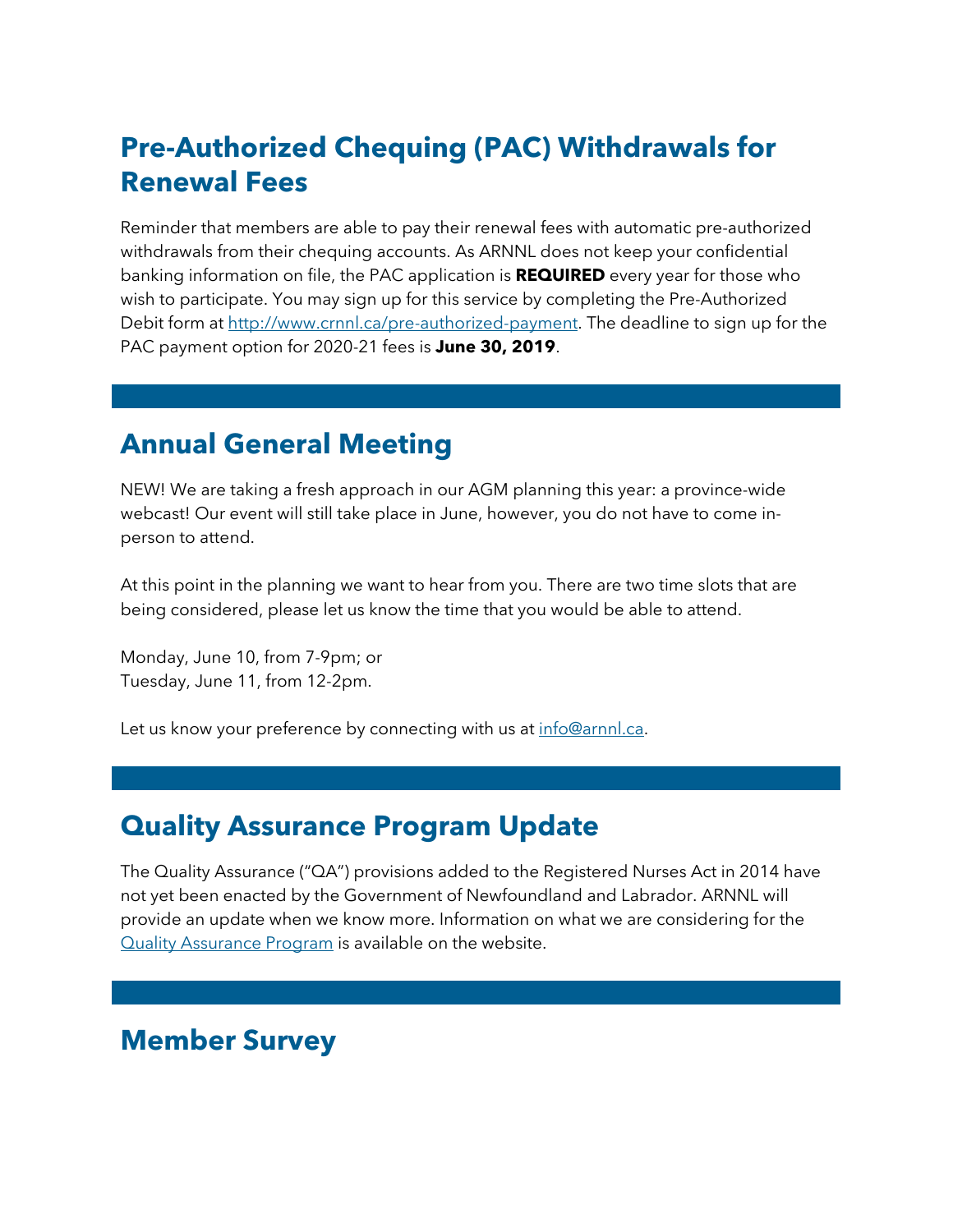Periodically ARNNL conducts a telephone survey to reach members to find out their opinions on relevant matters to the organization. These surveys are very important to help inform Council on progress towards achieving the [Strategic Outcomes.](https://www.arnnl.ca/sites/default/files/council_policies_Strategic_Outcomes_ARIAL.pdf) Previous surveys are available on our [website.](https://arnnl.ca/member-survey) The 2019 survey is tentatively planned for February, please participate if you are contacted.

# **Keep Your Information Up-to-Date with ARNNL**

Under the Registered Nurses Regulations (2013), all members are required to keep their information on file with ARNNL up-to-date.

This includes changes in:

- Name (copy of legal documentation required)
- Mailing Address
- Email Address
- Employment information

Changes must be reported to ARNNL within **30 days** of the effective date of the change. Members can 'Update your ARNNL Profile' through the Member Self-Service portal available a[t myarnnl.ca](https://mycrnnl.ca/)

## **ARNNL Trust Update**

The Trust will be holding two funding competitions that will open in January 2019.

- Special competition (deadline **February 15th**) for:
	- o Health Educators Bursary
	- o Bay St. George Chapter Bursary
	- o Florrie Penney Continuing Education Bursary
- Spring competition (deadline **April 15th**) for bursaries to support members to attend non-credit continuing education between January and June 2019.

•

Applications will be available online in January at [www.arnnl.ca/trust](http://www.arnnl.ca/trust)